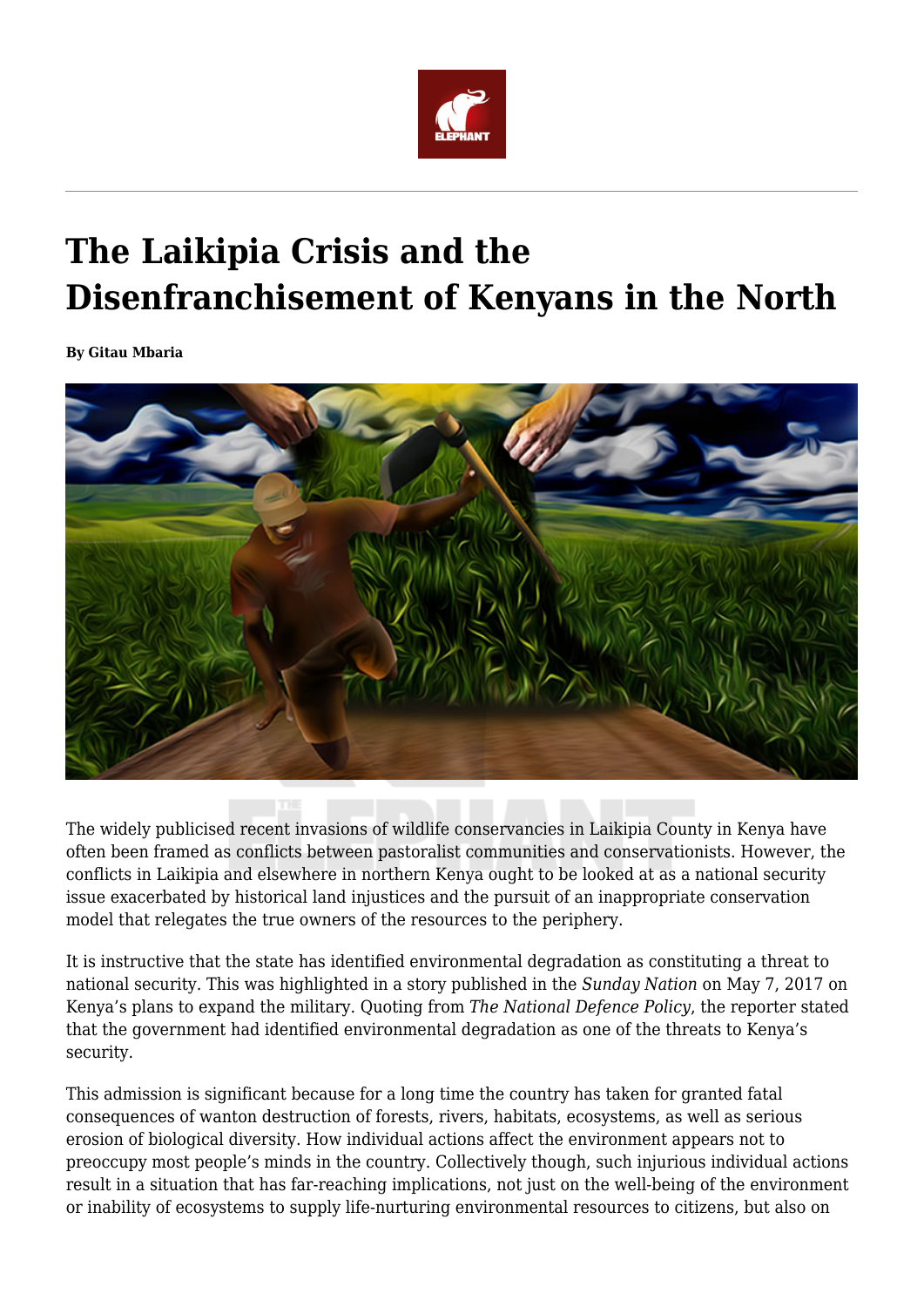the security of the country.

On its part, the state has kept making one policy pronouncement after another without putting in place the necessary resources and personnel to implement the policies or to whip everyone into line. For many years now, the discord between what is said in official statements and what is done by citizens, companies and the state itself has given rise to serious crises. This greatly affects the lives and livelihoods of millions of Kenyans, some of whom opt for extra-legal measures to stay alive.

Many have gone on to equate Laikipia to the Biblical Eden; "it represents a lost Eden in European settler thinking, epitomised by the writings of Kuki Gallman, which are infused with an imagined sense of entitlement to and identification with her adopted land."

Added to this is the long-running official neglect of arid and semi-arid areas of the country. Individuals and organisations that constitute the country's conservation fraternity have capitalised on officialdom's disinterest by experimenting with a conservation model that is harmful to the communities there. With financial support from multilateral and bilateral donors, as well as bigbucks international NGOs, the fraternity has literary taken over and has been running not just conservation, but also security, livestock marketing and conflict resolution in a manner that greatly interferes with the sovereignty of the communities that claim ownership of the land there.

This sad state of affairs is epitomised by the fact that one organization, Northern Rangelands Trust (NRT), openly claims that it has brought into conservation a whopping  $44,000 \text{ km}^2$  of the lands in the upper Rift, north and coastal regions. The reaction to what happens there and how it affects the rights of the communities to their lands and resources, as well as how this translates into the apparent insecurity in Laikipia and elsewhere in the north, ought to be seen as social reverberations of historical land injustices and official neglect.

#### **The historical narrative**

In *Moving the Maasai: A Colonial Misadventure,* Lotte Hughes paints a picture of pastoralist communities disinherited from their land on two different occasions in 1904 and 1911. The British author says that between 1904 and 1905, colonial authorities forcibly moved the Maasai people from their favourite grazing grounds between Naivasha and Nakuru into two reserves in order to make way for white settlement. Laikipia was one of the reserves while the other was in the south, on the border with Tanzania. According to Hughes, this was done following the 1904 Maasai Agreement through which the community was promised that it could keep the reserved areas "so long as the Maasai as a race shall exist." She writes that the British did not honour their promise but went on to move the Maasai again seven years later "at gunpoint from Laikipia to an extended southern Maasai reserve." More than 20,000 people and not less than 2.5 million livestock were moved between 1911 and 1913. All this was done mainly to pave way for white settlers, although, as Hughes says, there were other extraneous reasons, including the desire by the colonial administration to concentrate the Maasai in one reserve in order to better rule over them and to impose taxes. Consequently, the Maasai lost between 50% and 70% of the land they occupied before 1904.

Since the second "move" was implemented, the Maasai have maintained that this was not an "agreement" *per se* as their leaders signed it under heavy duress and coercion. "This effectively rendered the first Agreement void," writes Hughes. This supports the intermittent claims made by activists from the community that they have a legal claim over the land now occupied by the mainly white ranchers in Laikipia.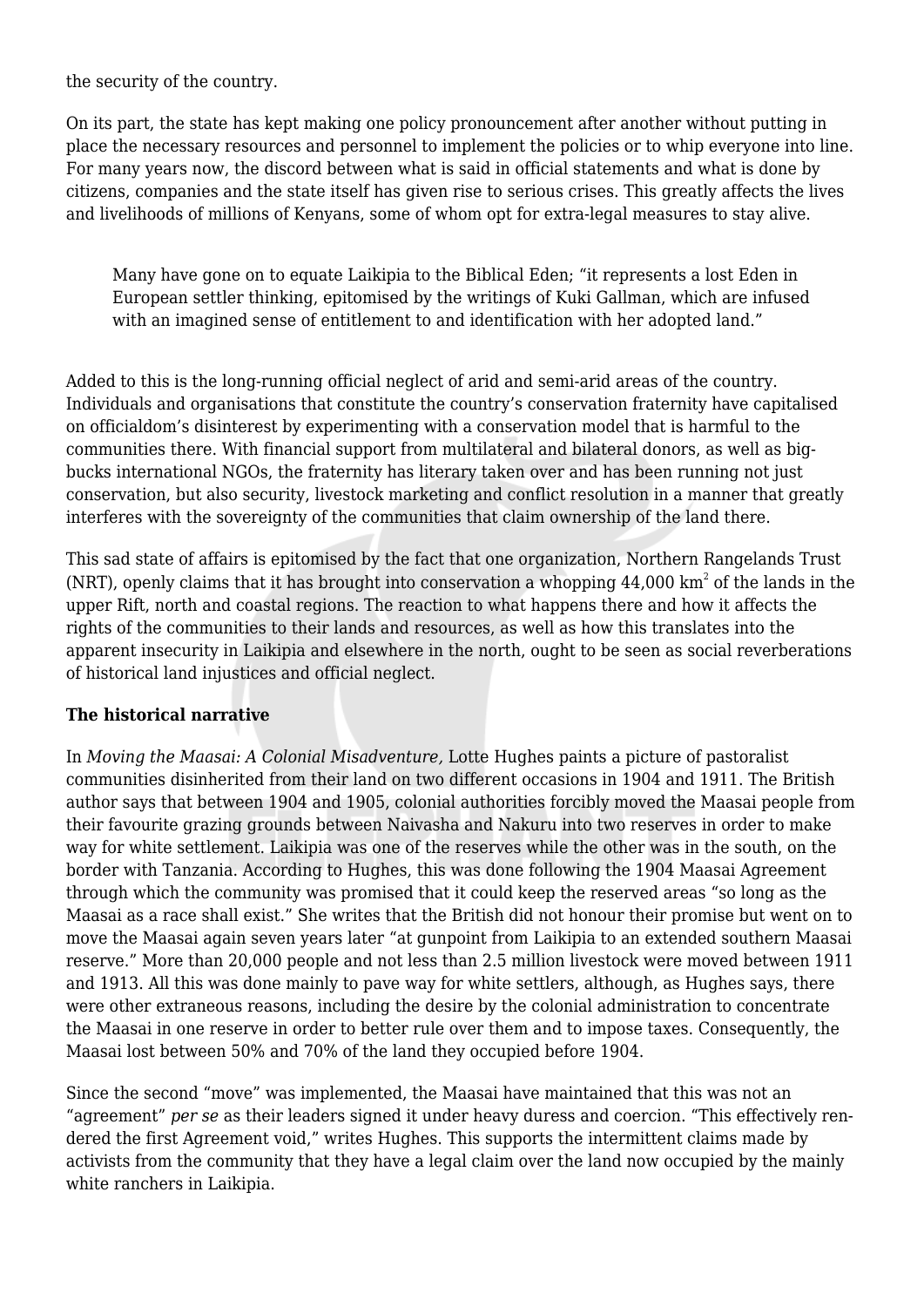The campaign for redress for this historical injustice reached a crescendo in the early 2000s when the community, led by the defunct Osirigi NGO and people like the late Elijah Marima Sempeta, intensified calls for a return of the lost lands. The latter was a young lawyer who travelled to Britain and unearthed documentary evidence ascertaining that the leases given to the white ranchers had come to an end and that time had come for the ownership of the land to revert to the local community. Following a spirited campaign, the matter fizzled out after Sempeta was murdered outside his home in Ngong Town in circumstances that remain unexplained. However, the push appears to have borne fruit when lease periods were lowered from 999 years to 99 years in Kenya's 2010 constitution.

# **Defeating the land rights campaign**

The white lessees of the land in Laikipia have adopted a multi-pronged counter-campaign and have shown – in words and deeds – that they are not ready to forfeit the land. According to Hughes, many have gone on to equate Laikipia to the Biblical Eden; "it represents a lost Eden in European settler thinking, epitomised by the writings of Kuki Gallman, which are infused with an imagined sense of entitlement to and identification with her adopted land."

In *Land Deals in Kenya: The Genesis of Land Deals in Kenya and its Implication on Pastoral Livelihoods – A Case Study of Laikipia District, 2011,* John Letai says that Laikipia has "profound inequalities" in land ownership, with 40.3% of the land being controlled by 48 individuals. Among the biggest landowners in Laikipia include Gallman, whose [Ol Ari Nyiro ranch is said to be 100,000](http://nairobiwire.com/2016/07/revealed-kenyas-biggest-landowners.html) [acres. Other large ranches include the Ol Pejeta ranch \(92,000 acres\) that was once associated with](http://nairobiwire.com/2016/07/revealed-kenyas-biggest-landowners.html) [Saudi billionaire arms dealer Adnan Khashoggi and the Ol Jogi ranch \(67,000 acres\) owned by the](http://nairobiwire.com/2016/07/revealed-kenyas-biggest-landowners.html) [late French billionaire art dealer Daniel Wildenstein](http://nairobiwire.com/2016/07/revealed-kenyas-biggest-landowners.html). But even with this kind of inequality, it has been apparent that the ranchers cannot countenance the idea of ever giving up the giant parcels of land to the original owners. Some have been offloading the land to other rich people (some of whom are foreigners) while top business and political elites in the country have also increasingly acquired land there.

The white lessees of the land in Laikipia have adopted a multi-pronged countercampaign and have shown – in words and deeds – that they are not ready to forfeit the land.

Another approach has been to front the sprawling ranches as important wildlife conservation areas. Targeted in this approach is a powerful and moneyed audience in the West that has contributed immensely to support wildlife conservation in cash and kind. Initially, the white ranchers had not taken wildlife conservation as seriously. For a long time, many had taken to large-scale livestock keeping but later realised that they stood to gain much more by converting their properties to either mixed livestock-and-wildlife areas or to exclusive wildlife conservation zones. They appear to have been inspired by arguments put forward by people such as Dr. David Western, a former Kenya Wildlife Service director, who championed the parks-beyond-parks concept, as well as the outcome of the 2003 World Parks Congress organised by the World Conservation Union (IUCN) in Durban, South Africa. According to Dr Mordecai Ogada, a former chief executive of the Laikipia Wildlife Forum, the central theme and message coming out of the Congress was "benefits beyond boundaries".

"The model that proposed establishment of conservancies outside protected areas … gained immediate currency and caught the eye of donors as well as statutory agencies like the Kenya Wildlife Service, which were keen to gain more habitat for wildlife and secure reservoir wildlife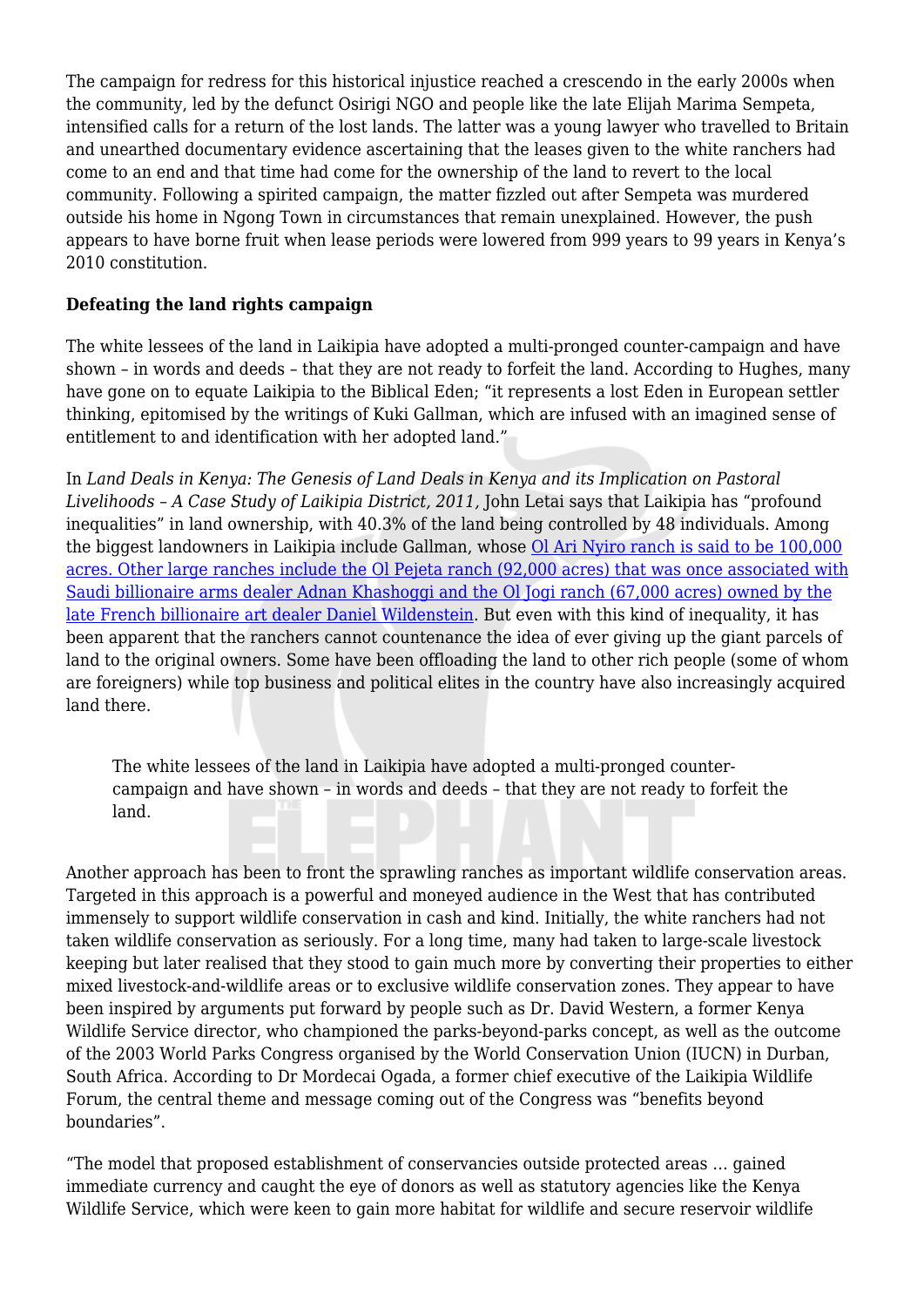populations that could augment those in parks via wildlife corridors," says Dr. Ogada.

He says that this led to a "carefully laid out and presented plan" to secure the future of wildlife in these vast lands and to get financial support from private and institutional donors.

To avoid paying taxes and to continue enjoying the largesse of global supporters of wildlife conservation, many of the Laikipia ranchers registered their conservancies as non-profit organisations. Today, Ian Craig's Lewa Conservancy and Kuki Gallman's Ol-Ari Nyiro Conservancy are registered as non-profit outfits. However, this is a misnomer because many of them run exclusive, high-end lodges and camps that charge tens of thousands of shillings daily to tourists. For instance, with 12 tents that can accommodate 26 guests, Lewa Safari Camp located in the Lewa Downs charges between Ksh15,500 (\$155) and Ksh42,600 (\$426) per night depending on the season.

# **The plot thickens**

Getting the United Nations Education, Scientific and Cultural Organisation (UNESCO) to give world heritage status to the ranches is the third approach adopted by the ranch owners. The secret scheme to have UNESCO play ball is aimed at enabling the ranchers to maintain a lasting claim on the land and, therefore, "eternally" defeat any campaign to have it revert to the Maasai community. So far, this is a feat that only Lewa Conservancy has attained. The 60,000-acre ranch was [given this](http://www.lewa.org/all-about-lewa/a-world-heritage-site/) [status in 2013,](http://www.lewa.org/all-about-lewa/a-world-heritage-site/) as an extension of the Mount Kenya World Heritage Site together with the Ngare Ndare Forest, which is also in Laikipia.

However, there are those who say that the elevation of Lewa was an anomaly because according to the World Heritage Convention, the duty of ensuring the identification, protection and conservation of cultural and natural heritage sites "[belongs primarily](http://whc.unesco.org/en/conventiontext/)" to the state. In addition, Article 5(4) of the convention burdens states with the funding and the protection of such sites, besides coming up with laws to protect them. Further, Article 6(3) states: "Each State Party to this Convention undertakes not to take any deliberate measures which might damage directly or indirectly the cultural and natural heritage."

Nevertheless, Lewa's success appears to have encouraged others with huge ranches, some which were constituted through the NRT, to seek similar status for their property. According to what I found out, the ranchers commenced this in 2014 when 24 wildlife conservancies and private game ranches made applications to be included in the world database of protected areas. These include Ol Pejeta Conservancy, Segera, Solio Ranch, Ol-jogi Ranch, Kisima Farm and Ol Ari Nyiro Ranch (see: <https://protectedplanet.net/> ).

"There is a rush to create a super big protected area stretching from Lewa to Solio – all of it under the cover of Word Heritage Convention," says Njenga Kahiro, a former Project Officer with Laikipia Wildlife Forum.

If this goes through, it will mean that the conservancies and ranches will be declared of outstanding universal value and natural beauty. It is also bound to have far-reaching implications for Kenya, which is a signatory to the World Heritage Convention. Formulated in 1972, the Convention protects the world's cultural and natural heritage. In essence, the ranchers appear to be putting forward the argument that the land is special and only its present owners can be trusted to keep it that way. But this has attracted criticism from members of the Maasai community. "This is a misplaced idea and it will receive serious challenges and resistance from human rights and indigenous people," said Mali Ole Kaunga, the director of IMPACT, an NGO based in Laikipia County. Ole Kaunga accuses the ranch owners of "hiding behind international conventions…in order to get the Kenya government to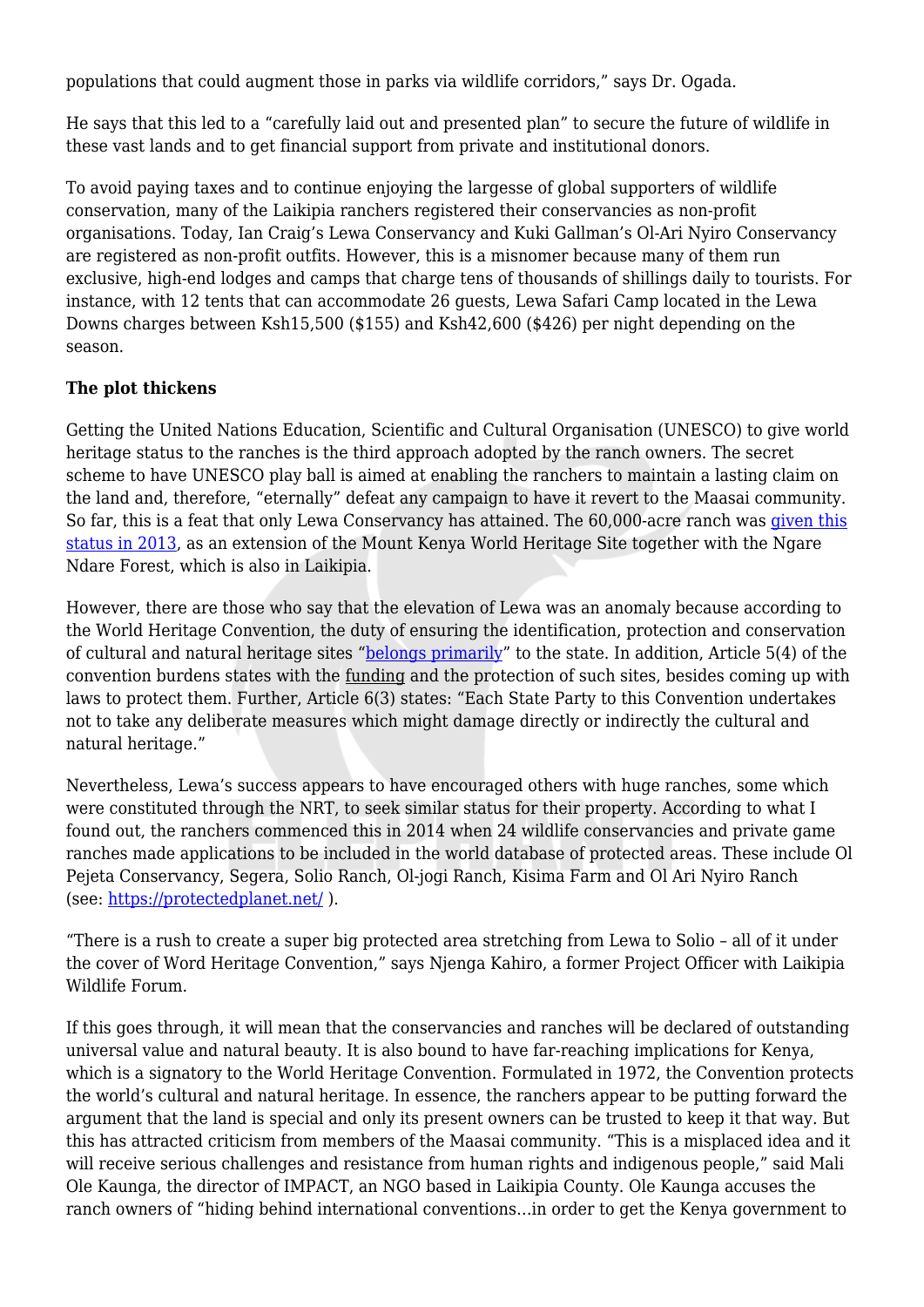protect them as it is obliged to by the Convention."

Laikipia has "profound inequalities" in land ownership, with 40.3% of the land being controlled by 48 individuals.

Eustace Gitonga, the director of the Community Museums of Kenya, says that this will prevent Kenya from ever changing the use of such a vast segment of its real estate. "This will mean that Kenya cannot access any mineral wealth suspected to be in these lands." Gitonga believes that this will also affect Kenya's sovereign right to decide on how best to use its resources.

Other dynamics have also set in to further disenfranchise the pastoralist communities. This includes acquisition of large parcels of land by top politicians and rich people, from different ethnic groups in Kenya. Added to this is the phenomenon of absentee landlords and the resettlement of smallholders, mainly from the Kikuyu community, there. According to Letai, today, smallholder farms constitute 22.21% of the land. Many of the owners of the small farms have abandoned their parcels, as ascertained by a study done in 2013 titled *The Abandoned Lands of Laikipia Land Use Options Study*). A whopping 238,000 acres have been abandoned by some 85,000 titleholders, most of whom live elsewhere.

The absentee landowners, who were settled there by the first independent government under the late President Jomo Kenyatta, ended up using the land as collateral to acquire loans, mainly from the Agricultural Development Corporation. Letai says that there has been a rush to buy off the land from the absentee land owners. "Former commercial ranch managers are identifying the title holders of the absentee lands to convince them to consolidate their holdings and sell them to foreign diplomats, aid workers and even some former Zimbabwean white farmers. He adds that after purchasing the land, the latter have been fencing them which "has created tension with the Maasai and other pastoralists who have been using this land over a long period of time.

## **NRT's approach**

This situation is compounded by the fact that the inappropriate conservation approach and, to some extent, the goings-on in the private ranches of Laikipia, is replicated in the sprawling communallyowned lands within Laikipia and neighbouring counties. Northern Rangelands Trust has been championing the well-oiled conservation initiative, arguing that it enables communities to get revenue from conservation activities, promotes security in the north and has been facilitating the mainly pastoralist communities to put in place grazing plans that lessen their vulnerability to frequent and severe droughts occasioned by climate change. The organisation further says that it is involved in bringing more lands into wildlife conservation through the development of strong community-led institutions and that this forms the basis for investment in tourism and community development. NRT-inspired community conservancies have now spread across Laikipia, Samburu, Isiolo, Marsabit, Baringo/East Pokot, Garissa, Tana River and Lamu counties.

The largesse extended to the NRT is large and extensive to say the least. For instance, last November, the United States government channelled, through the United States Agency for International Development (USAID), some Ksh2 billion (US \$20 million) in a new five-year scheme meant to expand NRT's operations in 33 conservancies in Kenya's coastal and northern regions. According to NRT's website, the conservancies now cover 10.8 million acres (or  $44,\!000 \rm km^2)$  of the country and are spread across 11 counties. Announcing the grant, US ambassador Robert Godec said it was meant to "support the work of community rangers, conserve wildlife and fisheries, and improve livelihoods and advance women's enterprises."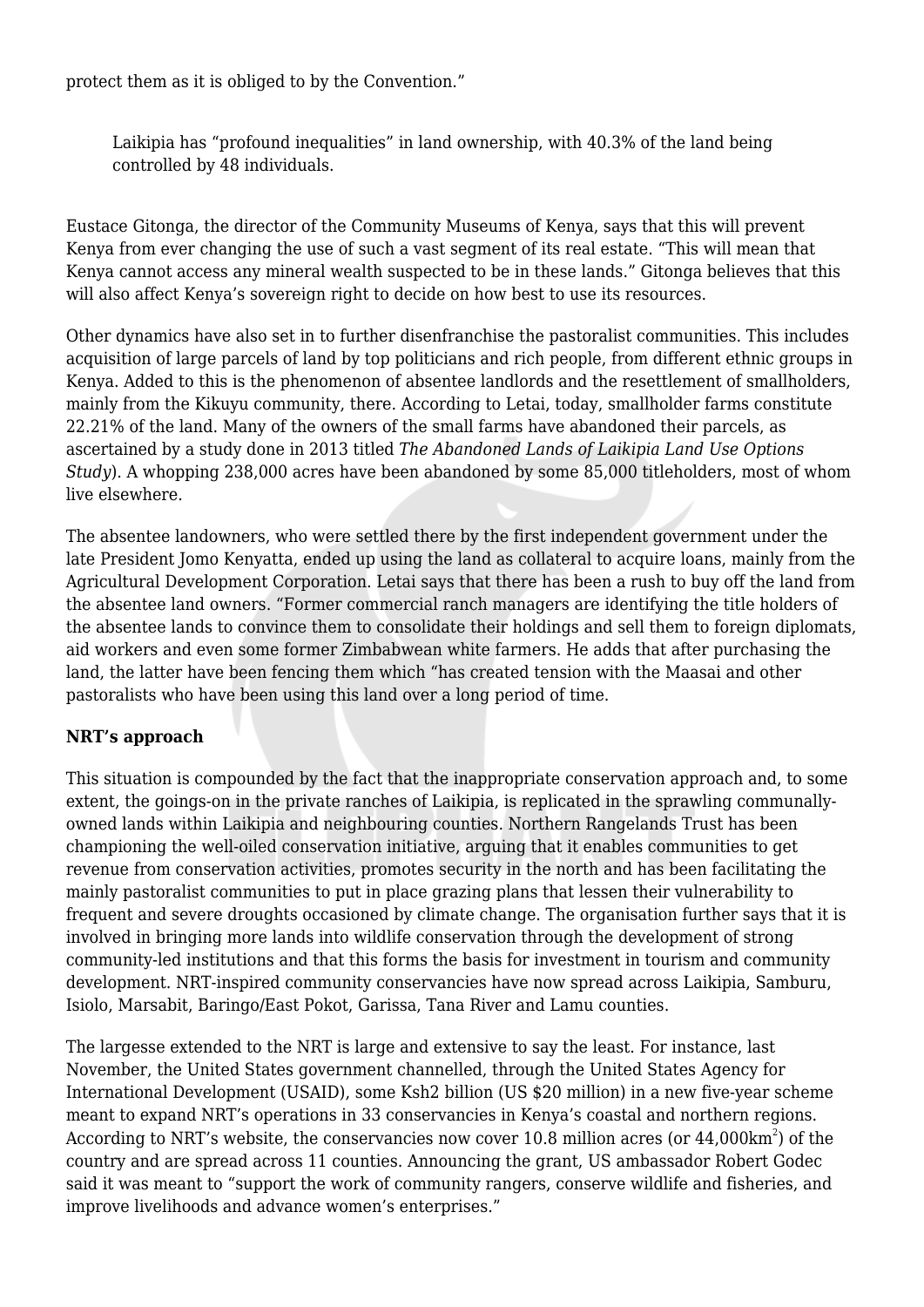The NRT was started in 2004 by Craig, with the initial aim of raising funds to aid the formation and running of wildlife conservancies. Its website says it supports the training of relevant communities and helps to "broker agreements between conservancies and investors." It also says that it provides donors with "a degree of oversight and quality assurance." Besides the US, the organisation's activities are heavily funded by the Danish Development Agency (DANIDA), The Nature Conservancy (a US-based international NGO) and the French government's Agence Francaise de Developpement (AFD). Other financiers include Fauna & Flora International, Zoos South Australia, Deutsche Gesellschaft für Internationale Zusammenarbeit (GIZ of Germany), US Fish and Wildlife Service, San Diego Zoo, International Elephant Foundation, Saint Louis Zo, and Running Wild.

However, it is the massive grants from USAID and Tullow Oil, the British company that has struck oil in Turkana County, which has attracted curious interest from observers who believe that there's more than is being said in official communication. Pundits say that NRT's approach affects communities negatively. According to Dr Ogada, the launch of community conservancies "began the mass disenfranchisement of communities in the name of conservation, and the rest is history."

"Conservation is a noble cause, but like all other sectors, should be properly regulated. Kenya is currently failing to do that."

In an interview with this writer, Michael Lalampaa, an official with the Higher Education Loans Board who hails from Samburu County, said that "even when droughts occur, pastoralists cannot access part of their lands that are now set aside for wildlife conservation and which constitute the community conservancies." Indeed, many of the NRT-inspired community conservancies visited by this writer in late December 2016 had set aside big portions of the community lands as exclusive wildlife areas (or core areas). Some of these zones have better ecological characteristics and impressive landscapes favoured by tourists. Lalampaa complains that NRT compels communities to set aside the best portions of their lands for the exclusive use of wildlife and investors subsequently lease it to set up tourist facilities.

What is interesting, as this writer found during a tour of the Kurikuri Conservancy close to Mukogondo forest, is that the NRT not only brokers the investment agreements, but has also insisted on having its employees as some of the signatories of conservancies' bank accounts. More alarming, the community in Kurikuri is required to meet some of the costs of running the lodges, which eats deeply into the cash they get from leasing out their land and from each of the tourists who visit the conservancy.

To ensure that the operations within the conservancies have the support of relevant communities, NRT has identified and co-opted local leaders and elites who aid in persuading the pastoralists to set aside land for conservation. As a result, some of the prominent personalities within the Samburu, Borana, Maasai and Rendile communities are on the NRT's board.

#### **Drought part of the problem**

Although the prolonged drought that ended last month is believed to have triggered the recent invasions of ranches and conservancies in Laikipia, there are claims that some of the pastoralist communities there have unwittingly locked themselves out of parts of their lands through the conservancy agreements. "Once the agreements are put in place, it becomes impossible for the herders to access pastures in the conservancies as they are confronted by armed scouts who kick them out. It is sad that at times, livestock end up dying simply because their owners cannot graze them in what used to be their lands," says Lalampaa.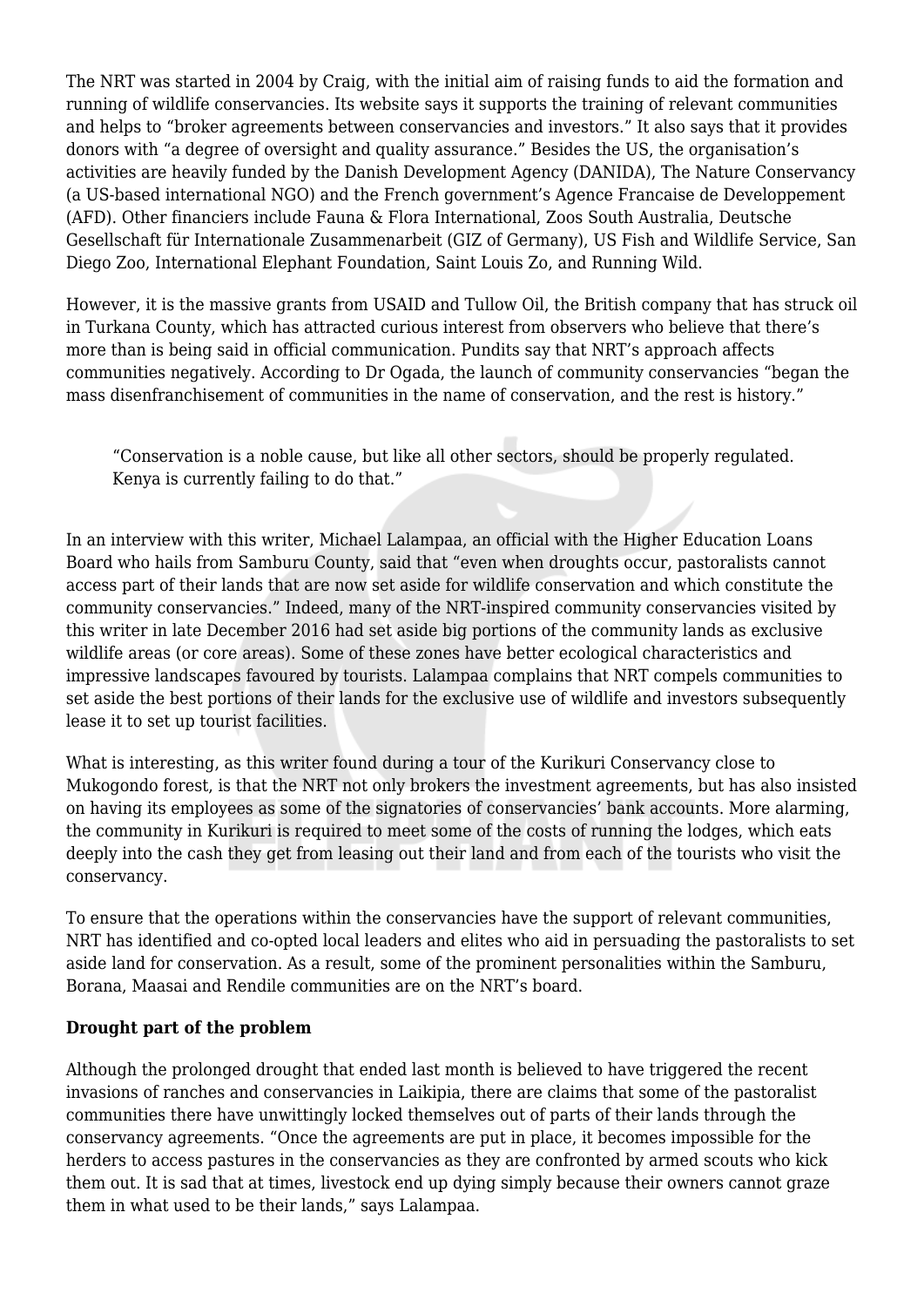The setting aside of huge sections of community ranches (which is facilitated by the NRT) for conservation purposes has created a dilemma for the communities and is proving to worsen rather than diminish insecurity, particularly in the upper eastern and northern Kenya regions. According to media reports, the alienation of land has contributed to the hardships suffered by local pastoralists, especially during the current prolonged dry spell. Reports paint a worrisome picture of members of communities invading either the areas they had earlier set aside or other private game ranches. For instance, armed herdsmen invaded the ranch belonging to Will Jennings, a mixed race Kenyan, resulting in a shootout between members of the Rapid Deployment Unit of the Kenya Police and the rangers. Other ranches invaded recently include the Loisaba Conservancy and Sera Conservancies established by the pastoralists, the 50,000-acre Segera Ranch owned by Jochen Zeitz, a former CEO of the Puma sports brand, and the Sosian and Galmann ranches. So far, one rancher, Tristan Voorspuy, has been killed in Sosian Ranch, while Gallmann is still recovering in hospital after being shot by herders.

### **NRT's security apparatus**

Although the government has moved its security machinery into Laikipia, the long-running insecurity in Laikipia and other parts of the north is an indictment on its ability to pacify these areas. It is also apparent that the NRT has "filled the gap" by establishing a security apparatus that is considered one of the most controversial aspects of the organisation's activities. On its website, the organisation says that it carries out anti-poaching operations, wildlife monitoring and that conservancy rangers are "invaluable to the Kenya Police in helping to tackle cattle rustling and road banditry." NRT says that each conservancy has a team of uniformed rangers that are "employed by the communities and trained with support from NRT". By 2014, there were some 645 such rangers.

Additional information posted on the organisation's website shows that the rangers are given basic training by KWS personnel at the wildlife agency's Manyani Training School. There, they learn "bush craft skills, as well as how to effectively gather and share intelligence, monitor wildlife and manage combat situations." According to information posted on the website of the NGO Save the Rhino, some rangers have been given Kenya Police Reserve accreditation and "sufficient weapons handling training." Such [advanced training is done by 51 Degrees,](https://www.savetherhino.org/latest_news/news/1021_training_rangers_on_the_frontline_in_ol_jogi_conservancy) a company associated with Batian Craig, the son of Ian Craig. Among the specifics of the training include tactical movement with weapons, ambush and anti-ambush drills, handling and effective usage of night-vision and thermal-imaging equipment and ground-to-air communications and coordination. The rangers are also taken through what is called "typical training of different operations in war situation", as well as observation, stalking, camouflage and concealment, judging distance and map reading. NRT has also launched patrol boats for security operations in its coastal chapter, which has now benefitted from USAID's finances.

The crisis is worsened by the pursuit of an inappropriate conservation model that has resulted in more disenfranchisement of the local people and led to rising incidences of severe drought as a result of climate change. The crisis is further exacerbated by neglect by the state and its unwillingness to stamp its authority in these areas –which has given undeserving space and say to the NRT and its foreign supporters.

"This formidable armed force is under the overall control of a CEO who is a civilian and isn't even a citizen of this country," said Dr. Ogada. He added that by allowing this to happen, KWS "has effectively abdicated its wildlife protection role" to the NRT.

Dr. Ogada believes that the immense foreign and private control over such a large proportion of the